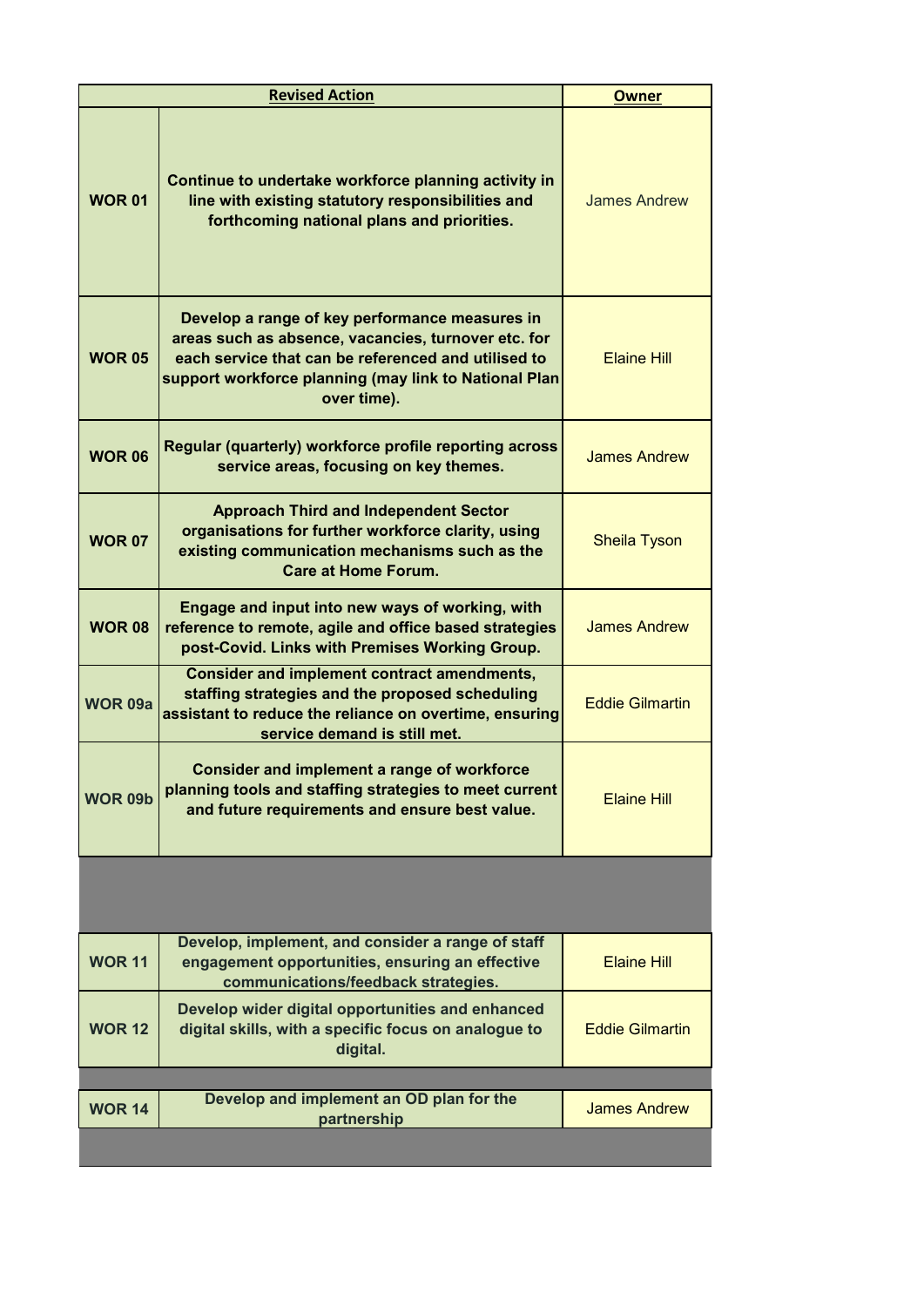| <b>WOR 16</b>  | Ensure all registration requirement are captured, with<br>associated plans and mitigations in place where risks<br>apply.                        | <b>Billy Fisher</b> |
|----------------|--------------------------------------------------------------------------------------------------------------------------------------------------|---------------------|
|                |                                                                                                                                                  |                     |
|                |                                                                                                                                                  |                     |
| <b>WOR 18a</b> | Continue to develop effective and innovative<br>recruitment and 'on-boarding' solutions, with<br>particular emphasis on those under-represented. | <b>Elaine Hill</b>  |
| <b>WOR 18b</b> | Understand recruitment risks and career pathways.<br>Identify actions to mitigate risks and make HSCP<br>attractive to local potential workforce | <b>Elaine Hill</b>  |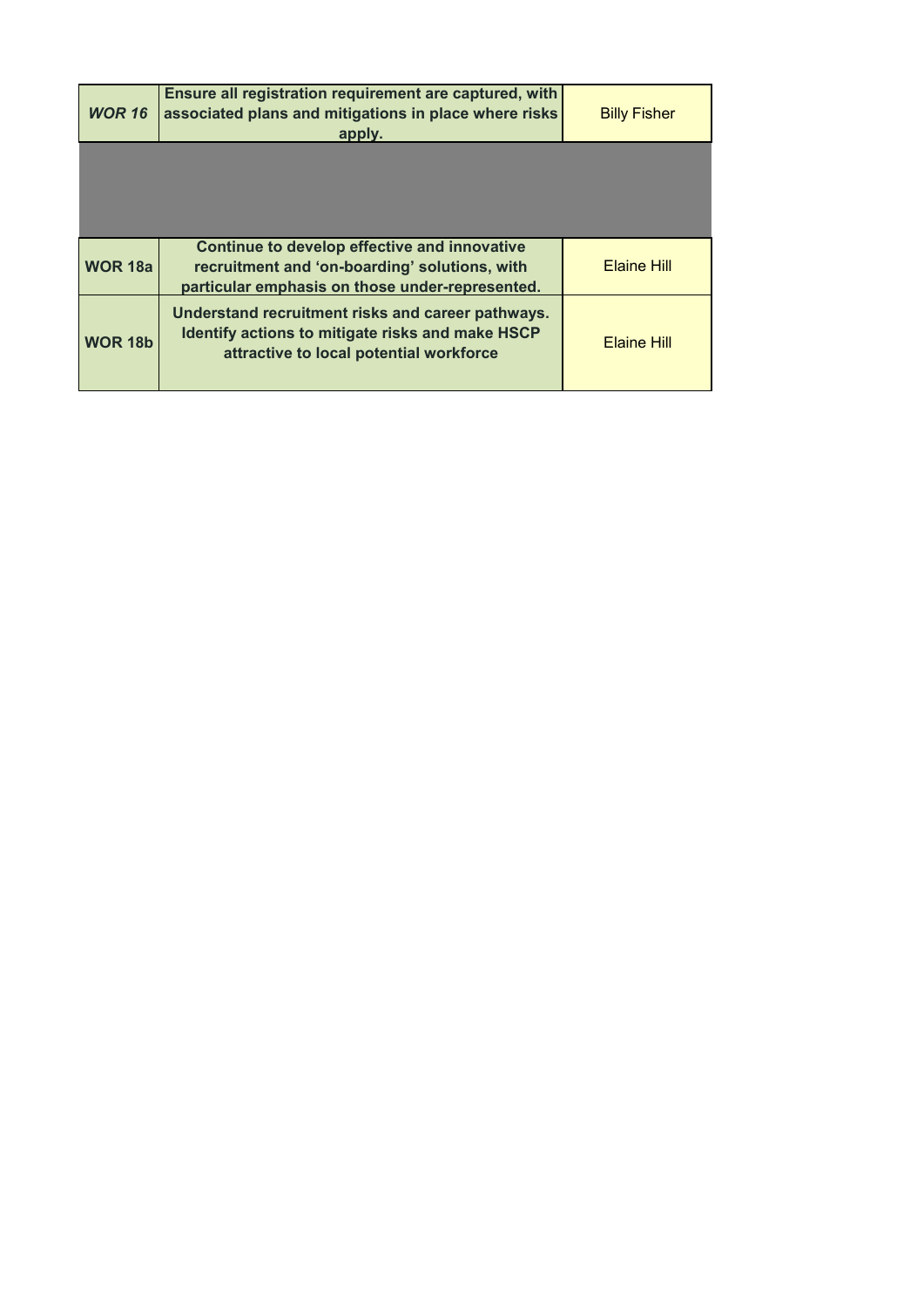| <b>Priority</b> |                |
|-----------------|----------------|
|                 | WOR 01         |
| 3               | <b>WOR 02</b>  |
|                 | <b>WOR 03</b>  |
|                 | WOR 04         |
| $\mathbf{1}$    | WOR 05         |
| $\overline{2}$  | <b>WOR 06</b>  |
| 3               | WOR 07         |
| 3               | <b>WOR 08</b>  |
| 3               | WOR 09a        |
| $\overline{2}$  | <b>WOR 09b</b> |
|                 | <b>WOR 10</b>  |
| 3               | <b>WOR 11</b>  |
| 3               | <b>WOR 12</b>  |
|                 | WOR 13         |
| 3               | <b>WOR 14</b>  |
|                 | <b>WOR 15</b>  |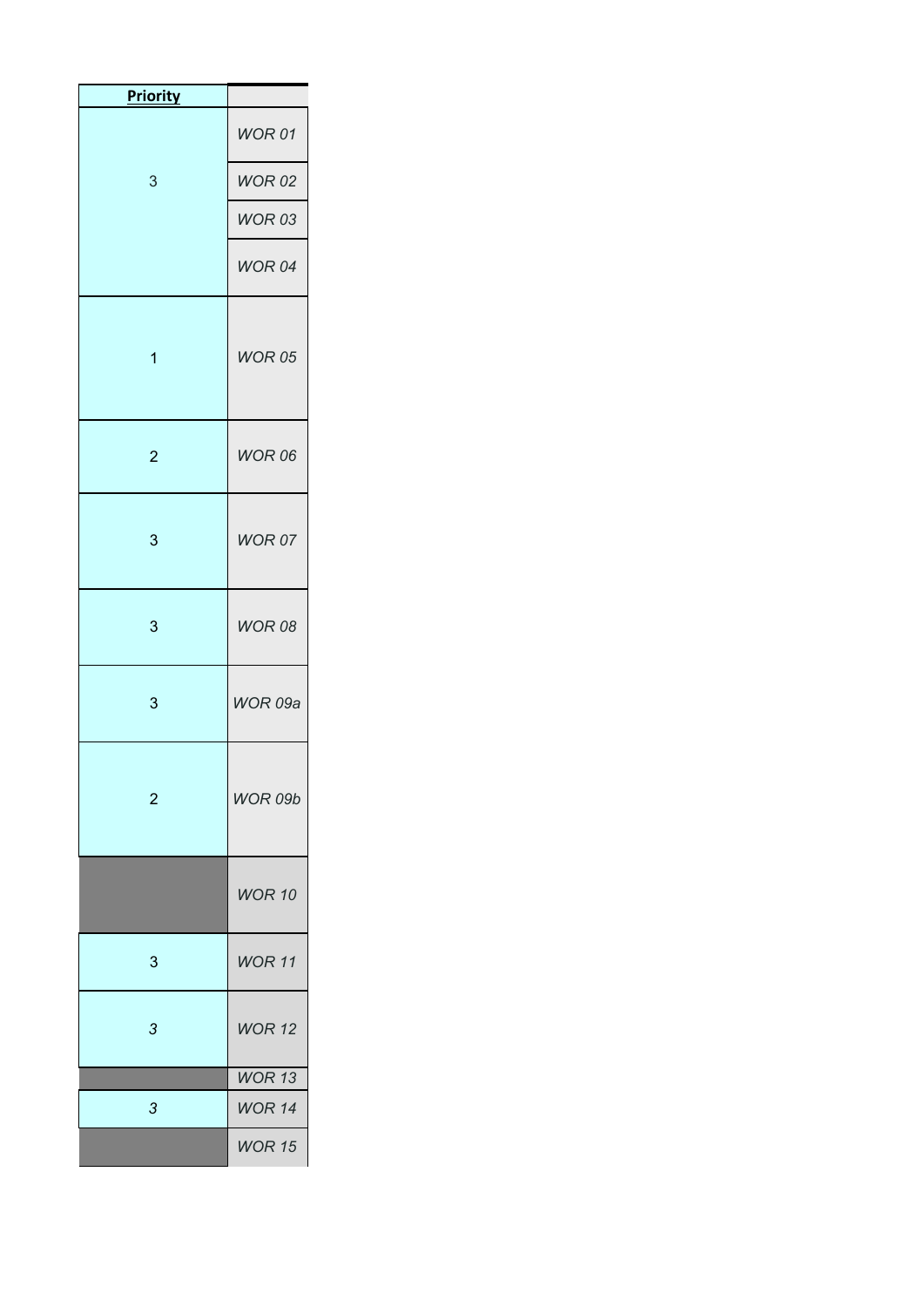| 3              | <b>WOR 16</b>  |
|----------------|----------------|
|                | <b>WOR 17</b>  |
| 3              | WOR 18a        |
| $\overline{2}$ | <b>WOR 18b</b> |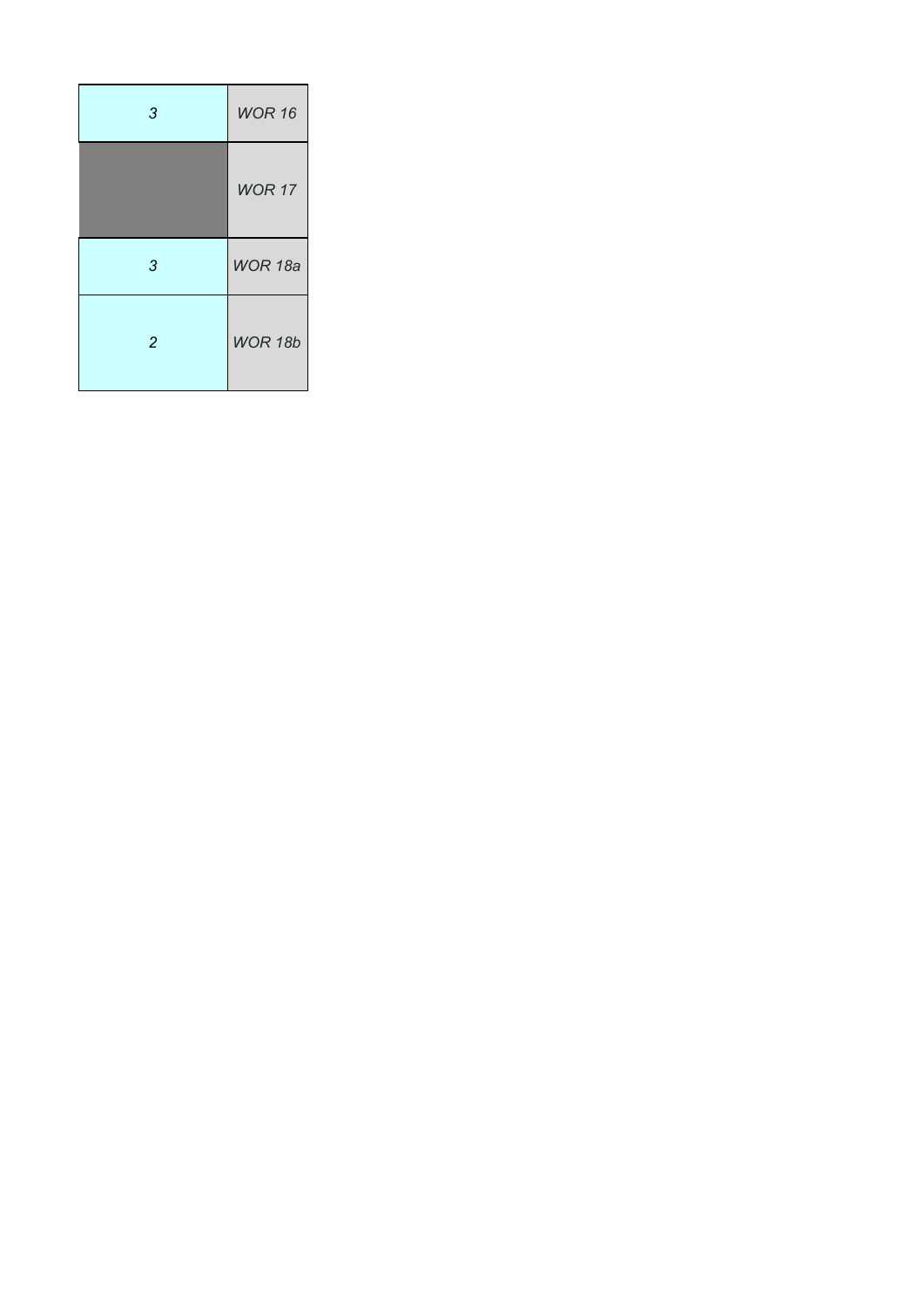## *Previous Action*

*Continue to undertake workforce planning activity in line with existing statutory responsibilities and forthcoming national plans and priorities.*

*Identify and nominate key resources to undertake the proposed national workforce planning training and to identify training opportunities.*

*Publish a revised plan to the Scottish Government no later than 31st March 2021.*

*Complete the Workforce Planning Reporting Template to be issued annually by the Scottish Government and returned no later than 30th September of each year.*

*Develop a range of key performance measures in areas such as absence, vacancies, turnover etc. for each service that can be referenced and utilised to support workforce planning (may link to National Plan over time).*

*Establish streamlined and more effective workforce data sharing between South Ayrshire Council and NHSA&A.*

*Approach Third and Independent Sector organisations for further workforce clarity, using existing communication mechanisms such as the Care at Home Forum.*

*Engage and input further into the respective asset and estates redesign strategies of South Ayrshire Council and NHS A&A.*

*Consider and implement contract amendments, staffing strategies and the proposed scheduling assistant to reduce the reliance on overtime, ensuring service demand is still met.*

*Consider and implement a range of workforce planning tools and staffing strategies to meet current and future requirements and ensure best value.* 

*Complete the re-tender of the Occupational Health contract for South Ayrshire Council and further develop early intervention strategies with the appointed supplier.*

*Develop and implement staff surveys (iMatter), and ensure an effective communications/feedback strategy, with specific focus on workforce planning.*

*Develop a clear roadmap with regards to analogue to digital transition and wider digital services and resource and skills required.*

*Issue specific workforce planning survey for managers.*

*Develop and implement an OD plan for the partnership*

*Implement and benchmark pan-Ayrshire leavers and new starter surveys, and explore other related benchmarking opportunities.*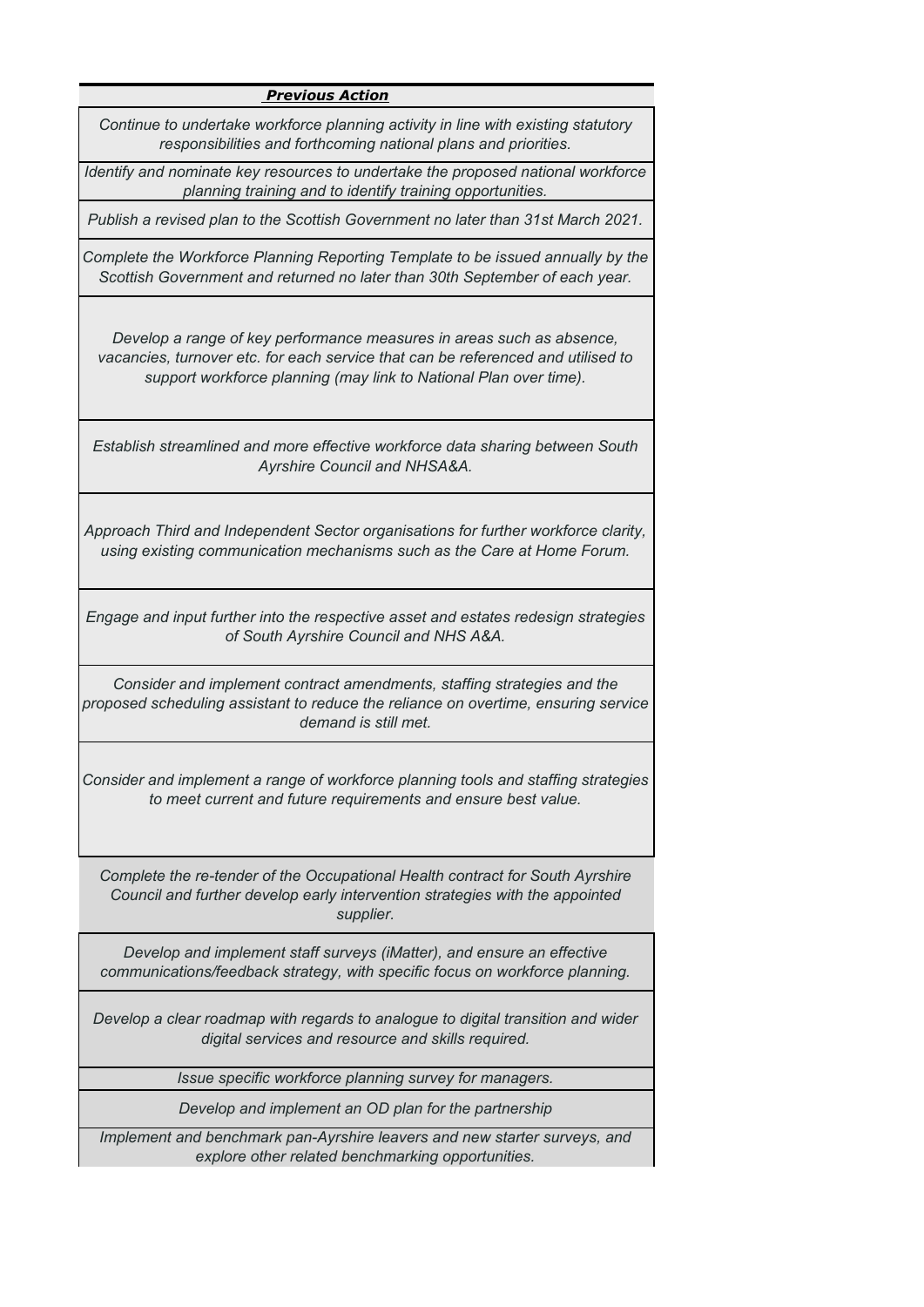*Develop a clear action plan, identifying any risks, to implement required Scottish Social Services Council registration.*

*Commence development of the Workforce Development Tool.*

*Continue to develop effective and innovative recruitment and 'on-boarding' solutions, with particular emphasis on those under-represented.*

*Understand recruitment risks and career pathways. Identify actions to mitigate risks and make HSCP attractive to local potential workforce*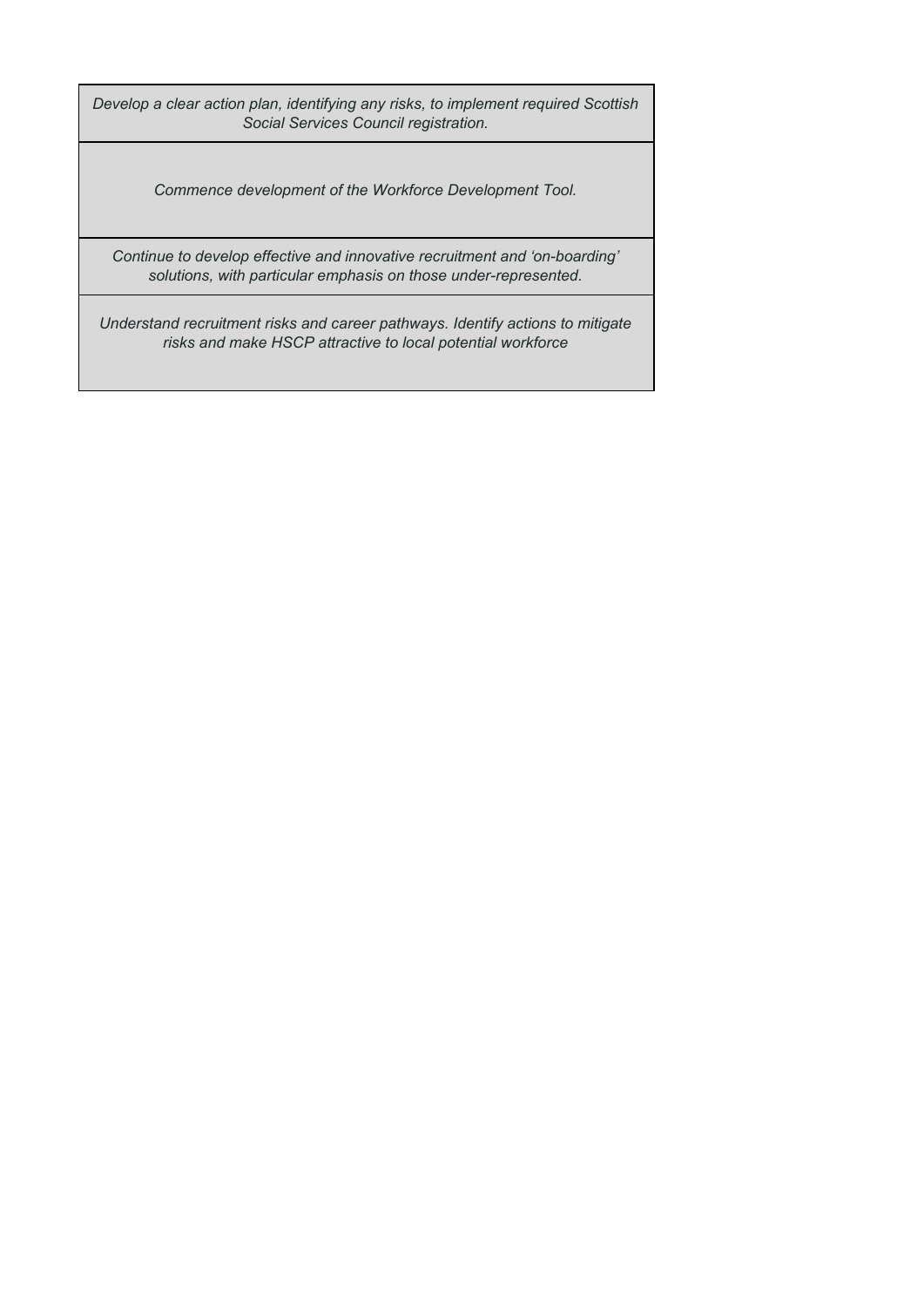| Comments/Rationale                        |
|-------------------------------------------|
|                                           |
| WR01 encompasses 1-4                      |
| No change                                 |
| Amended - new wording                     |
| Paused to reflect impact of               |
| Covid on partners,                        |
| therefore lower priority.                 |
| Revised approaches to be                  |
| considered.                               |
| Amended - new wording                     |
| No change                                 |
| No change, but                            |
| Elaine/Val/Rosemary and                   |
| Scott to look at further, with            |
| reference to rehabilitation               |
| services, care homes etc.                 |
| Completed. HR now                         |
| responsible for OH                        |
| provision from SAC                        |
| perspective.                              |
| Amended - new wording                     |
| Amended - new wording.                    |
| Additional owner may be                   |
| required - now wider in                   |
| scope.                                    |
| Completed                                 |
| No change.                                |
| Close - no longer<br>relevant/achievable. |
|                                           |